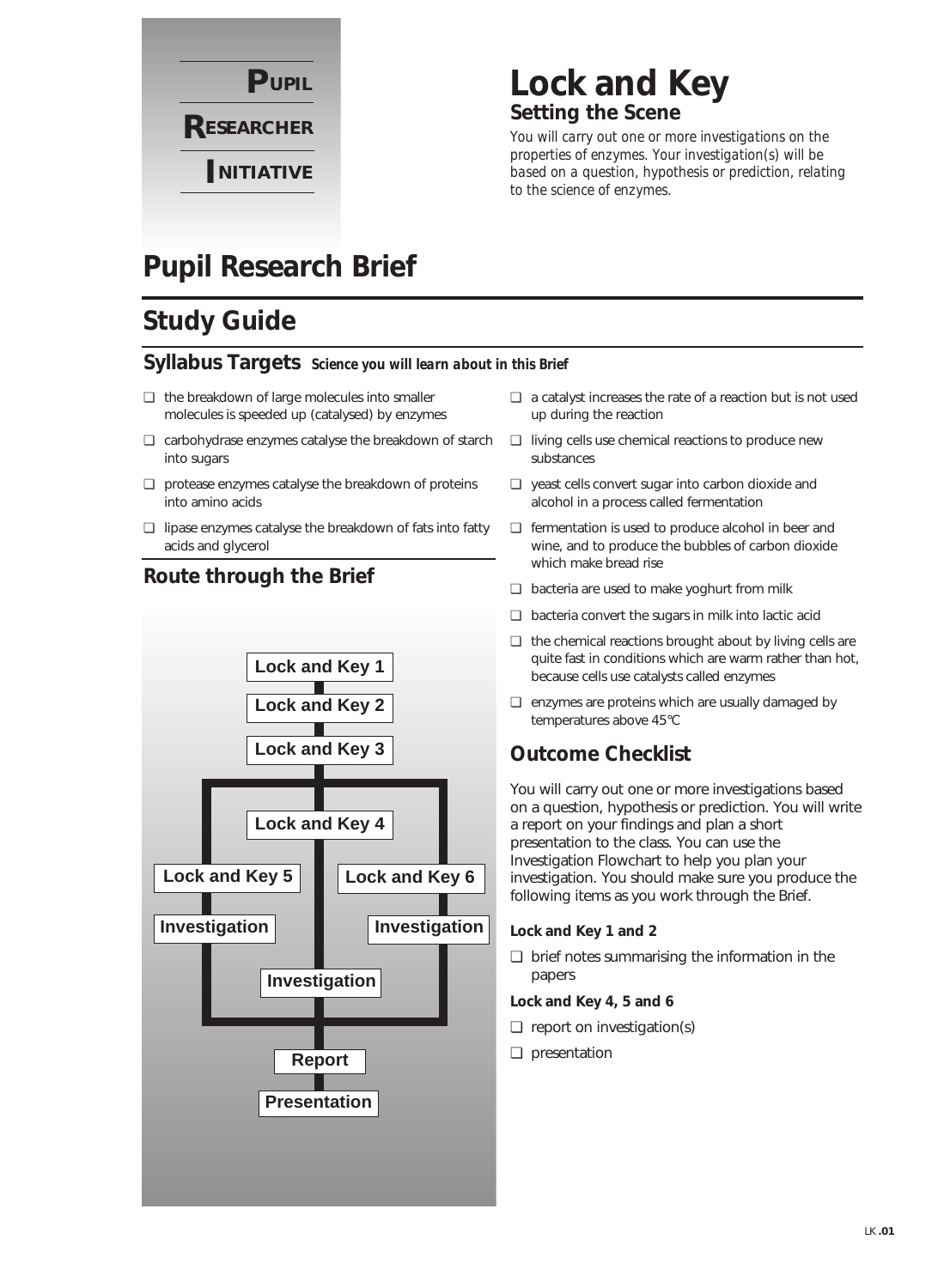# Lock and Key 2

misfold. This happens in some circumstances, and is the cause of such conditions as Alzheimer's disease. This is a disease of the nervous system, particularly in old people. Its main symptom is a deterioration in the sufferer's mental abilities.

Other research scientists studying the physical properties of enzymes have discovered that they have a particular temperature and pH at which they work best. This is called the *optimum* temperature or pH. At extreme temperatures or pH the active site shape of the enzyme changes so that it no longer fits the substrate molecule. This means that the enzyme can no longer work. It has been **denatured.**

#### **Using Enzymes**

We have been using the enzymes in living cells of microorganisms for thousands of years in the production of food and drink. For example, enzymes in yeast break down sugar to produce carbon dioxide and alcohol. This process is called **fermentation** (see **Figure 1** below). Yeast was used by the Egyptians to produce the alcohol in wine and beer. It has also been used in bread making for thousands of years because the carbon dioxide produced causes dough to rise. Bacteria are used to produce yoghurt from milk. The enzymes present in the bacteria convert lactose sugar in the milk into lactic acid, which gives unsweetened yoghurt its characteristic taste.

Using enzymes while they are still inside living cells such as yeast is not a very efficient way of making use of them. This is because some of the substrate is used for yeast cell growth or is converted into unwanted products. So, many of the enzymes used today are *extracted*



yeast converts the sugar to bubbles through alcohol and carbon dioxide successive and cancer and neuron<br>(fermentation) carion di yeast and sugar solution, the

cabon dioxide bubbles through the limewater and turns it milky

from the cells of bacteria, fungi, plants or animals. Enzymes in germinating seeds, for example, can be extracted by crushing the seeds in a little water. The filtered solution will contain enzymes, as well as other substances. The use of protease enzymes in"biological" washing powders was one of the first industrial uses of extracted enzymes. It has a world-wide market of \$300 - 400 million per year. The table below shows the wide range of sources and uses of enzymes in industry and medicine today. Some of these enzymes such as rennin can be produced by genetically engineered bacteria grown in large fermenters. This is cheaper and production is easier.

| Enzyme       | Source                   | <b>Use</b>                                                                                                                     |                                                              |
|--------------|--------------------------|--------------------------------------------------------------------------------------------------------------------------------|--------------------------------------------------------------|
| Protease     | Microbial/ plant/ animal | Biological washing powders, leather<br>softening, meat tenderisation, contact lens<br>cleaners, digestive aids, anticoagulants | Table 1. Some<br>enzymes used in<br>industry and<br>medicine |
| Amylase      | Fungal/bacterial         | Glucose production from starch in sweet<br>manufacture, wallpaper removal,<br>preparation of some baby foods                   |                                                              |
| Pectinase    | Fungal                   | Fruit juice extraction from fruits                                                                                             |                                                              |
| <b>DNase</b> | Microbial                | Treatment of Cystic fybrosis                                                                                                   |                                                              |
| Asparaginase | <b>Microbial</b>         | Treatment of certain cancers                                                                                                   |                                                              |
| Renin        | Stomach of calves        | Cheese manufacture                                                                                                             |                                                              |

*Figure 1. Yeast fermenting sugar*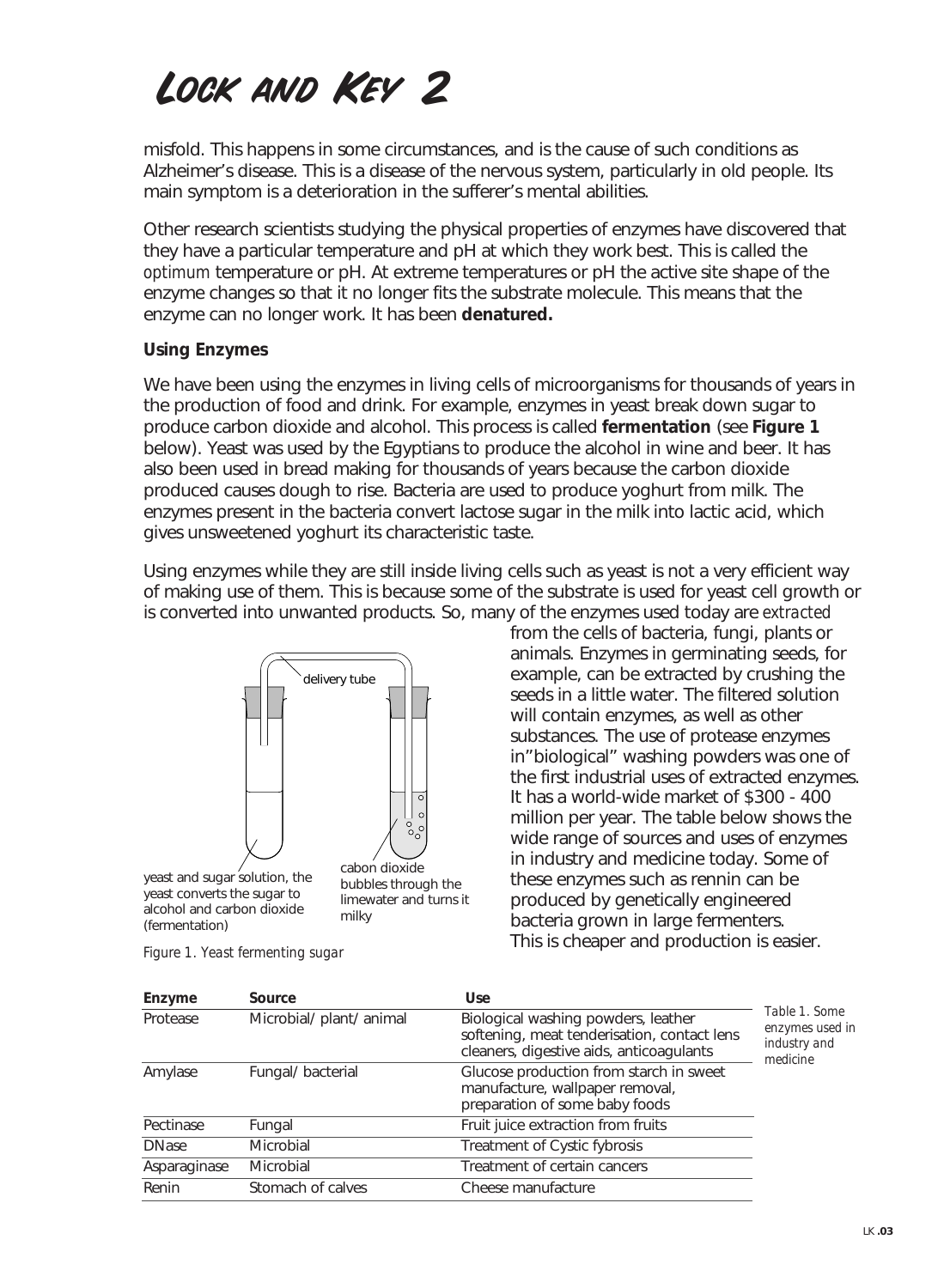